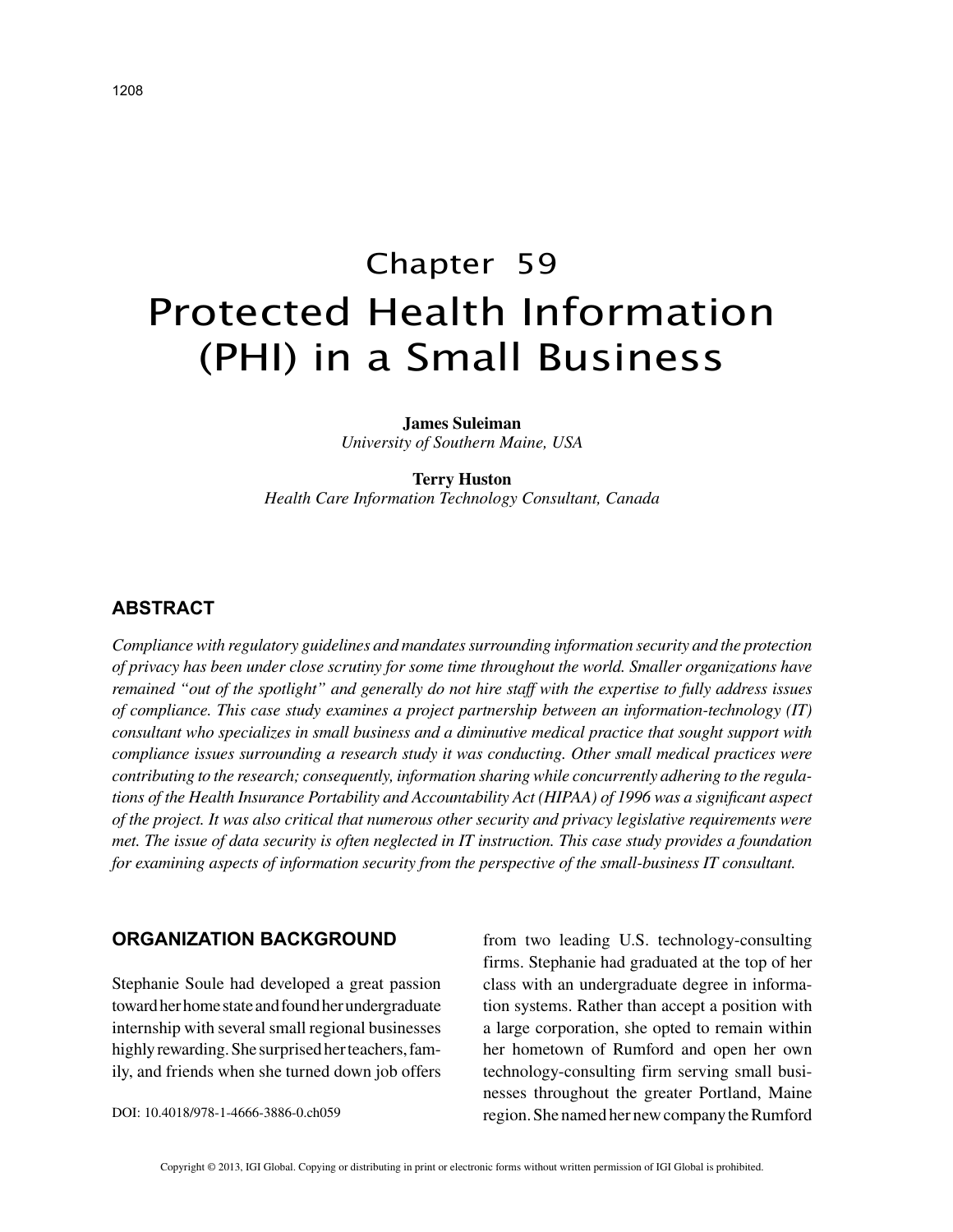Consulting Group (RCG) and established the firm as a subchapter S corporation, registering herself as the sole owner and employee. Arranging a loan from her parents, Stephanie began operating from an apartment above a garage belonging to her parents, which also functioned as her home. The initial goal she set for the RCG was to become profitable within 1 year and move into offices located within downtown Portland. Within days after graduation, Stephanie had her first client. The endometriosis-excision research group, led by the president of a New England center for endometriosis located in Scarborough, Maine, was referred to RCG by one of her former informationsystems professors.

Endometriosis is a painful and chronic disease affecting 5.5 million women throughout the United States and Canada, as well as millions more worldwide. When the tissue lining the uterus (i.e., the endometrium) is found outside the uterus, symptoms of pain and infertility result. One method for treating endometriosis is excision, which removes such tissue beyond the visible lesion. The research group referred to the RCG was examining the efficacy of excision surgery on recurring symptoms of endometriosis. In addition to their data-collection efforts in Maine, the researchers were also collecting related data from medical practices within Atlanta, Georgia; San Antonio, Texas; and Brisbane, Australia with the possibility of contributing follow-up studies from other sites.

The endometriosis-excision research group is essentially an ad hoc virtual team of researchers that are also small-business owners. A variety of regulations affect their governance. Their studies are not conducted for profit; the goal is to advance understanding surrounding the surgical technique and effects of endometriosis excision. The research team had collected data related to preoperative symptoms, surgical techniques, postoperative results, and demographical data from nearly 1,000 patients at the time of their collaboration with RCG. They sought to share and aggregate

the data for analysis while remaining compliant to HIPAA and other applicable regulations. HIPAA is a framework dictating the manner in which health care entities electronically maintain, transmit, and protect data to ensure confidentiality for patients. Failure to comply with the Act can result in fines and criminal penalty. Intentionally disclosing health-related information that concurrently identifies the respective patients can result in a fine of up to \$250,000 with the possibility of imprisonment for up to 10 years. In this particular case, compliance with the HIPAA was also to be confirmed by the institutional review board for the hospital affiliated with the New England center for endometriosis.

Stephanie Soule felt well prepared for the task at hand. Her undergraduate degree in information systems had included course work in database management, programming, and systems analysis and design. Her introductory course in the management of information systems had detailed issues of compliance and risk management that specifically addressed the regulatory mandates of the Sarbanes-Oxley Act of 2002, the Graham-Leach-Bliley Act of 1999, and HIPAA. However, it would be impossible for such a course to cover all of the legislative requirements that must be addressed in an international research project. Stephanie was prepared for the necessity to "dig" for additional project-specific compliance issues.

# **SETTING THE STAGE**

Stephanie learned in an initial phone conversation with the president of the center for endometriosis that all of the investigators participating in the research group own small practices affiliated with local or regional hospitals. Typically, a small medical practice ensures compliance with the HIPAA of 1996 by purchasing medical-office software certified as compliant by the vendor. Such software suites generally provide modules centered on practice management including billing